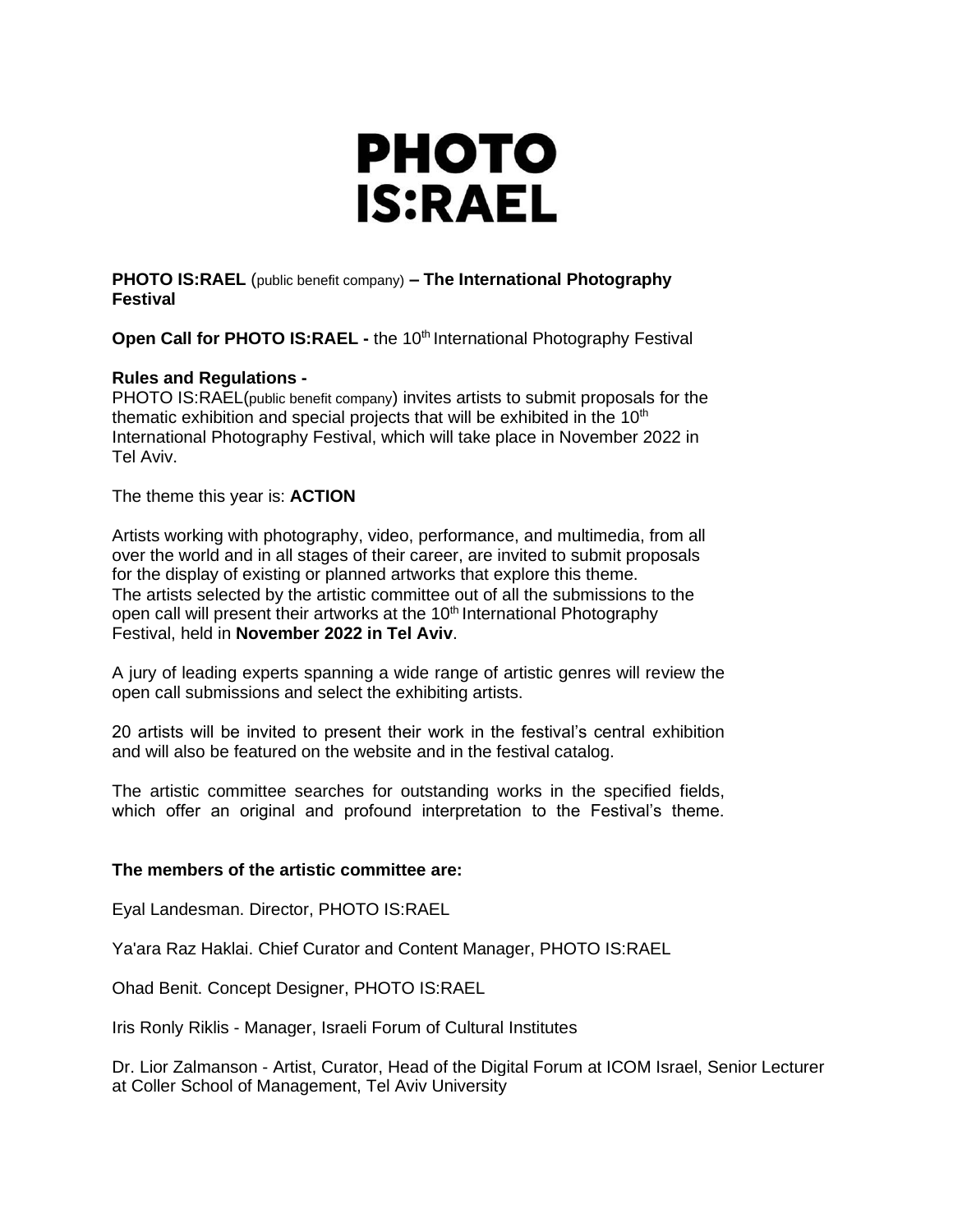Sagit Zluf Namir - Artist, Lecturer, Curator, Owner of Hamerhav of Photography and Art

Said Abu Shakra – Interdisciplinary Artist, Curator, Founder and Director of Umm El Fahem **Gallery** 

Nurit Yarden - Artist, Moderator and Photography Curator

Omer Frenkel - Conductor and Composer, Chief Editor Kan Kol Ha'muzika, IPBC

Hadar Saifan - Photographer & Interdisciplinary artist

Applications must abide by the Open Call rules and regulations and are subject to a processing fee of \$15 (US dollars). The processing fees go towards the registration and review process and the presentation of the artworks at the 2022 International Photography Festival. **All applying artists** will be entitled to one free ticket to the Photography Festival.

#### **Application Prerequisites:**

● Each artist may submit existing works or proposals for new projects created for the Festival.

■ Each artist may upload 6 to 12 images, in accordance with the nature of the proposed work.

● If submitting video works/performances, please include a link to the video or video documentation in the "project description" section.

• Please state whether it is an existing artwork or not.

● If submitting planned artwork, please describe the idea in detail and support the proposal with sketches/illustrative images. Please specify estimated time and cost of the production of the work.

● In the case of existing works, PHOTO IS:RAEL will cover all exhibition costs. In the case of works that require production, each individual proposal will be examined together with the artist.

• The proposed works/ideas must be original and created by the applicant.

• The submitted works must be free of any binding agreement with a third party that might hold PHOTO IS:RAEL liable for payment to any individual or entity in connection with the images' copyright or their use.

• The applying artists accept the stipulations of the Festival rules and regulations wholly and absolutely.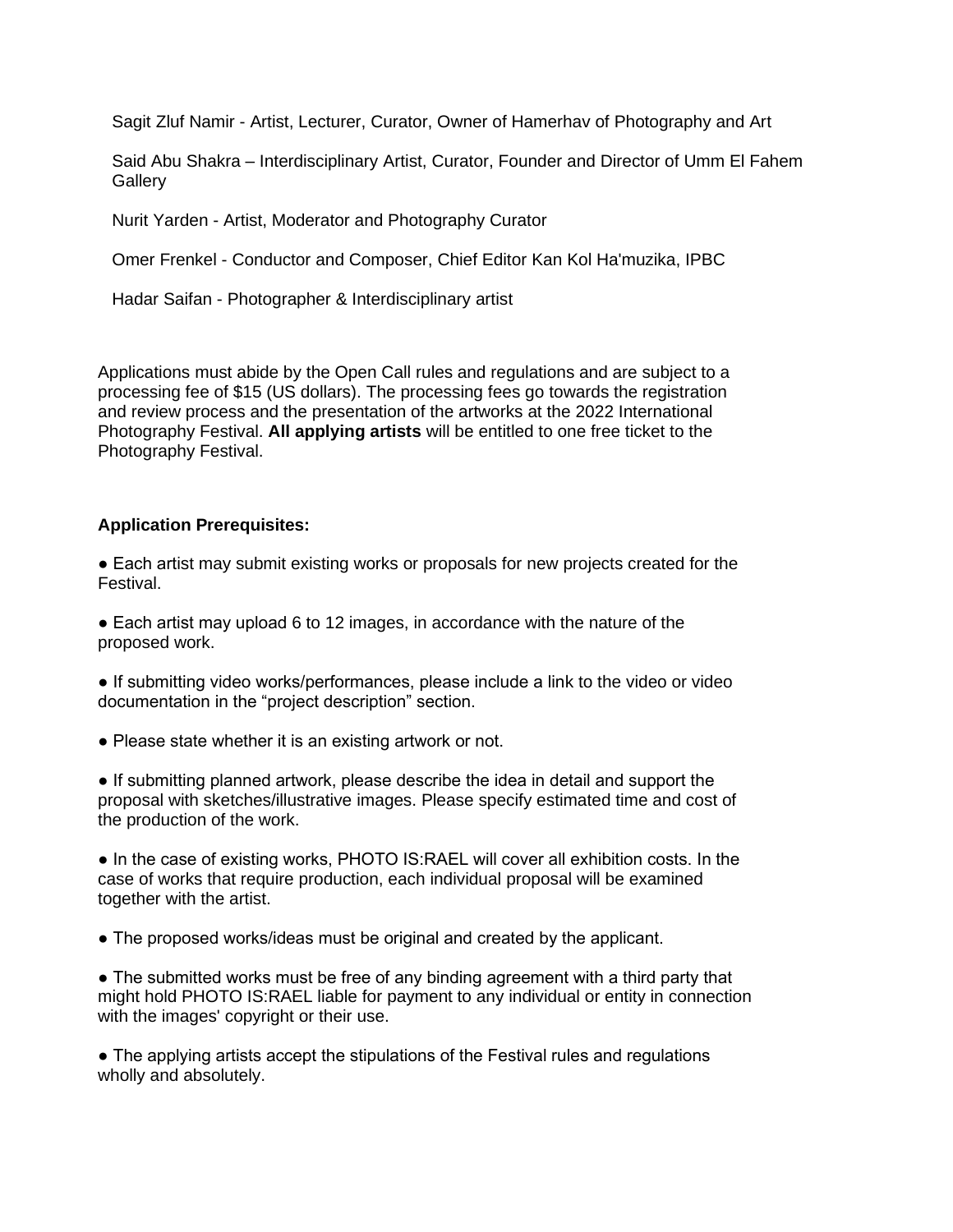● PHOTO IS:RAEL reserves the right to review the suitability of the participants to the criteria and to rule in any dispute that may arise at any time on this issue.

# **Application requirements:**

**\*** All applications must be submitted via the Open Call website: https://opencall.photoisrael.org/ (hereinafter "Open Call website") during the open call period and follow the application guidelines as detailed on the website. The images must meet the "photo criteria" detailed below.

● Each artist can apply to the 2022 Open Call **once**.

Any additional applications will be disqualified. Each application will be deemed to have been submitted by the owner of the email account used to apply. The "Account Owner" is the person registered to the account when it is opened.

- Each artist can submit 6 to 12 images in a JPG format, 1920 pixel on the long side
- Please specify the work's title  $-$  up to 60 tabs

 $\bullet$  Please enclose a description of the body of work – a short text (up to 800 tabs) describing the project or any other relevant information, in Hebrew or English only. You can enclose links to a website and video works.

● Please enclose a short CV in Hebrew or English only. Artists' names or CVs will not be visible to the Artistic Committee.

**Photo criteria:** The applying artist declares and undertakes to verify that the submitted images correspond to the stipulations of the Open Call rules and regulations, and meet all the following criteria:

• All photographs submitted must be original works by the applying artist.

● If the submitted images include minors, or models/subjects incapable of explicitly consenting to being photographed, the applying artist may be required to provide a written consent of the subject's parents/custodians to use the image, according to circumstances.

• The proposed artworks must be free of any binding agreement with a third party that might hold PHOTO IS:RAEL liable for payment to any individual or entity in connection with the images' copyright or their use.

• The body of work should include 6 to 12 images, to be submitted in JPG format, 1920 pixel on the long side.

# **Relevant Dates**

● Application opens at February 16 12 pm and closes on March 24, 2022, 12 pm Israel time.

● Applying artists are responsible for determining the start and closing time of the competition in their time zone (insofar as they are outside the State of Israel).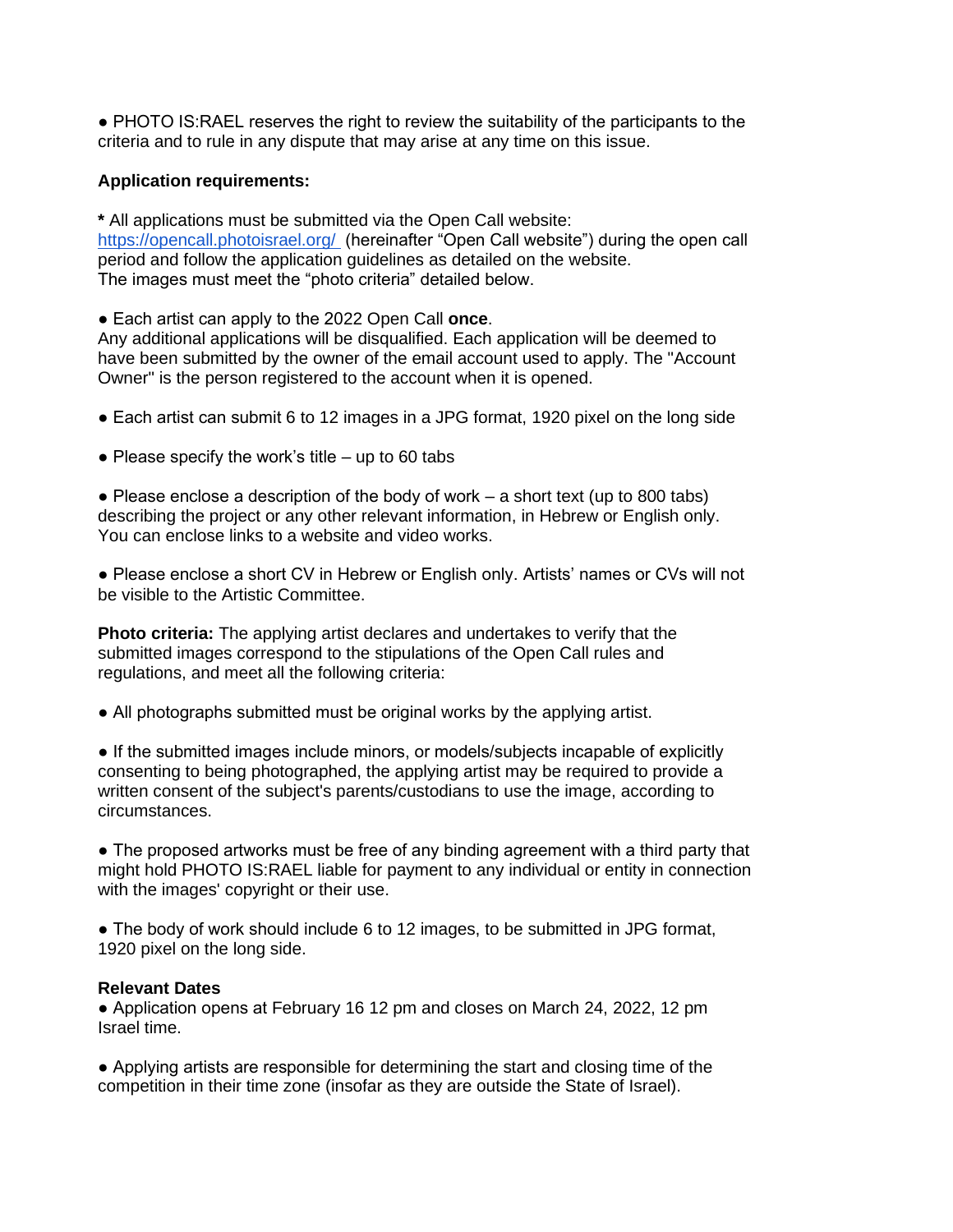• Artists whose works will be featured at the 10<sup>t</sup> International Photography Festival in November 2022 will be notified during June 2022.

● PHOTO IS:RAEL reserves the right to change these dates, and to publish the new dates on the Festival's website and / or social media.

#### **Intellectual Property Rights**

An artist applying for the Open Call will maintain ownership rights of all the intellectual property (including ethical rights) related to the images comprising the body of work, subject to the Open Call regulations.

However, by participating in the Open Call, the artists give PHOTO IS:RAEL the International Photography Festival, and through it to any third parties involved in marketing (hereinafter "The Authorized Users") their irrevocable, non-exclusive,

international, royalty-free permission, within legal bounds, to change, edit, copy, duplicate and adjust the images to the format required for internet product pages and for marketing materials only, to advertise and use the photos and their content and components, including any name, place or portrait they may contain, in every type of media, including, but not limited to, digital and electronic media, computers and audio-visual media (present or future), in any language, worldwide, and in any way, without need to check, notify or receive approval, without any return or compensation. All the above for the sole purpose of promoting and/or advertising the 8th International Photography Festival. Other than the purposes listed above, and other uses intended to promote the Festival, and the activities of PHOTO IS:RAEL (public benefit company) , no commercial use will be made of the photographs, and all the commercial rights will remain in the possession of the artists.

#### **Privacy Waiver**

By participating, the artist positively agrees that personal details provided as part of the application process, including name, mailing address and email, will be kept, processed and stored by the Festival management, and may be used for other purposes related to the Festival. It is hereby stated that PHOTO IS:RAEL may also use these data to verify the identity and personal details of the participating artists. For the avoidance of doubt, the artist's processing fee details are not considered as the artist's personal details. If the applying artist has not provided full personal details during application, the International Photography Festival management has the right to reject that artist's application. The artist undertakes to negotiate fully and exclusively any lawsuit or claim of breach by a third party resulting from the publication of the submitted images.

# **General Comments**

● By participating in the Open Call, the artists accept de facto all the rules and regulation clauses.

• The application includes non refundable processing fees.